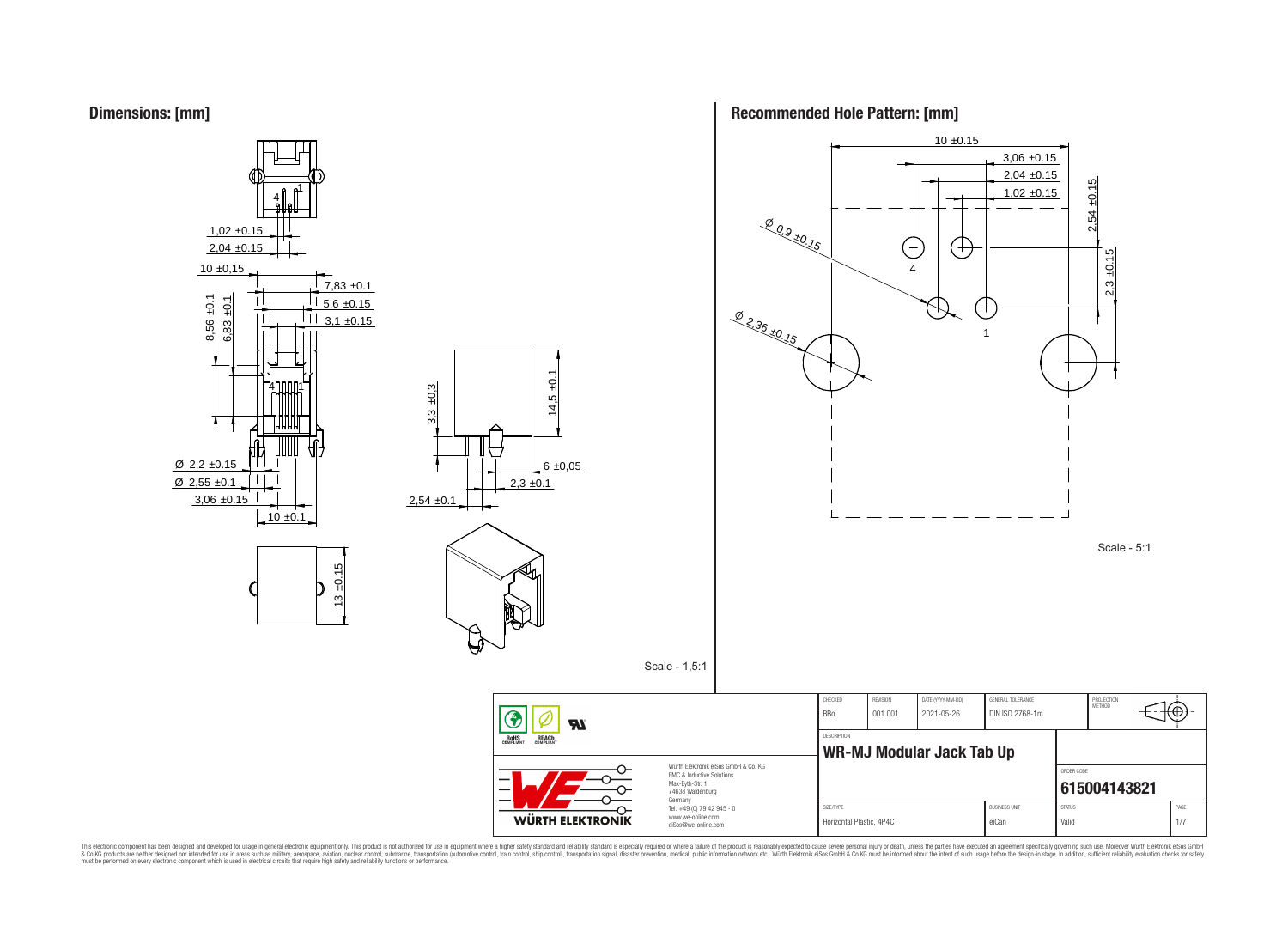### **Article Properties:**

| I Number of Pins (xPxC) |  |
|-------------------------|--|
|                         |  |

### **Kind Properties:**

| - | <br>$   -$ |
|---|------------|
|   |            |

### **Material Properties:**

| <b>Insulator Material</b>            | PBT                 |
|--------------------------------------|---------------------|
| <b>Insulator Flammability Rating</b> | $UL94$ V-0          |
| <b>Insulator Color</b>               | <b>Black</b>        |
| <b>Contact Material</b>              | <b>Copper Alloy</b> |
| <b>Contact Plating</b>               | Gold                |
| <b>Contact Type</b>                  | Stamped             |
| <b>Shielding Material</b>            | <b>Bronze</b>       |
| <b>Shielding Plating</b>             | Nickel (Ni)         |

# **General Information:**

| Operating Temr<br>91 A I I I I I I | . |
|------------------------------------|---|
|                                    |   |

# **Electrical Properties:**

| <b>Properties</b>            |               | <b>Test conditions</b> | Value | Unit           | Tol. |
|------------------------------|---------------|------------------------|-------|----------------|------|
| <b>Rated Current</b>         | םו            |                        | 1.5   | A              |      |
| <b>Working Voltage</b>       |               |                        | 120   | V(AC)          |      |
| <b>Withstanding Voltage</b>  |               | min                    | 1000  | V(AC)          |      |
| <b>Contact Resistance</b>    | R             |                        | 20    | $m\Omega$      | max. |
| <b>Insulation Resistance</b> | $R_{\mid SO}$ |                        | 500   | M <sub>2</sub> | min. |

## **Certification:**

| <b>RoHS Approval</b>  | Compliant [2011/65/EU&2015/863]     |
|-----------------------|-------------------------------------|
| <b>REACh Approval</b> | Conform or declared [(EC)1907/2006] |

| Яï                                             |                                                                                                          | CHECKED<br><b>BBo</b> | REVISION<br>001.001                                    | DATE (YYYY-MM-DD)<br>2021-05-26 | GENERAL TOLERANCE<br>DIN ISO 2768-1m |                        | PROJECTION<br><b>METHOD</b> |             |
|------------------------------------------------|----------------------------------------------------------------------------------------------------------|-----------------------|--------------------------------------------------------|---------------------------------|--------------------------------------|------------------------|-----------------------------|-------------|
| ROHS<br>COMPLIANT<br><b>REACH</b><br>COMPLIANT |                                                                                                          |                       | <b>DESCRIPTION</b><br><b>WR-MJ Modular Jack Tab Up</b> |                                 |                                      |                        |                             |             |
|                                                | Würth Elektronik eiSos GmbH & Co. KG<br>EMC & Inductive Solutions<br>Max-Eyth-Str. 1<br>74638 Waldenburg |                       |                                                        |                                 |                                      | ORDER CODE             | 615004143821                |             |
| WÜRTH ELEKTRONIK                               | Germany<br>Tel. +49 (0) 79 42 945 - 0<br>www.we-online.com<br>eiSos@we-online.com                        |                       | Horizontal Plastic, 4P4C                               |                                 | <b>BUSINESS UNIT</b><br>eiCan        | <b>STATUS</b><br>Valid |                             | PAGE<br>2/7 |

This electronic component has been designed and developed for usage in general electronic equipment only. This product is not authorized for subserved requipment where a higher selection equipment where a higher selection

# **Certification:**

**UL Approval** E324776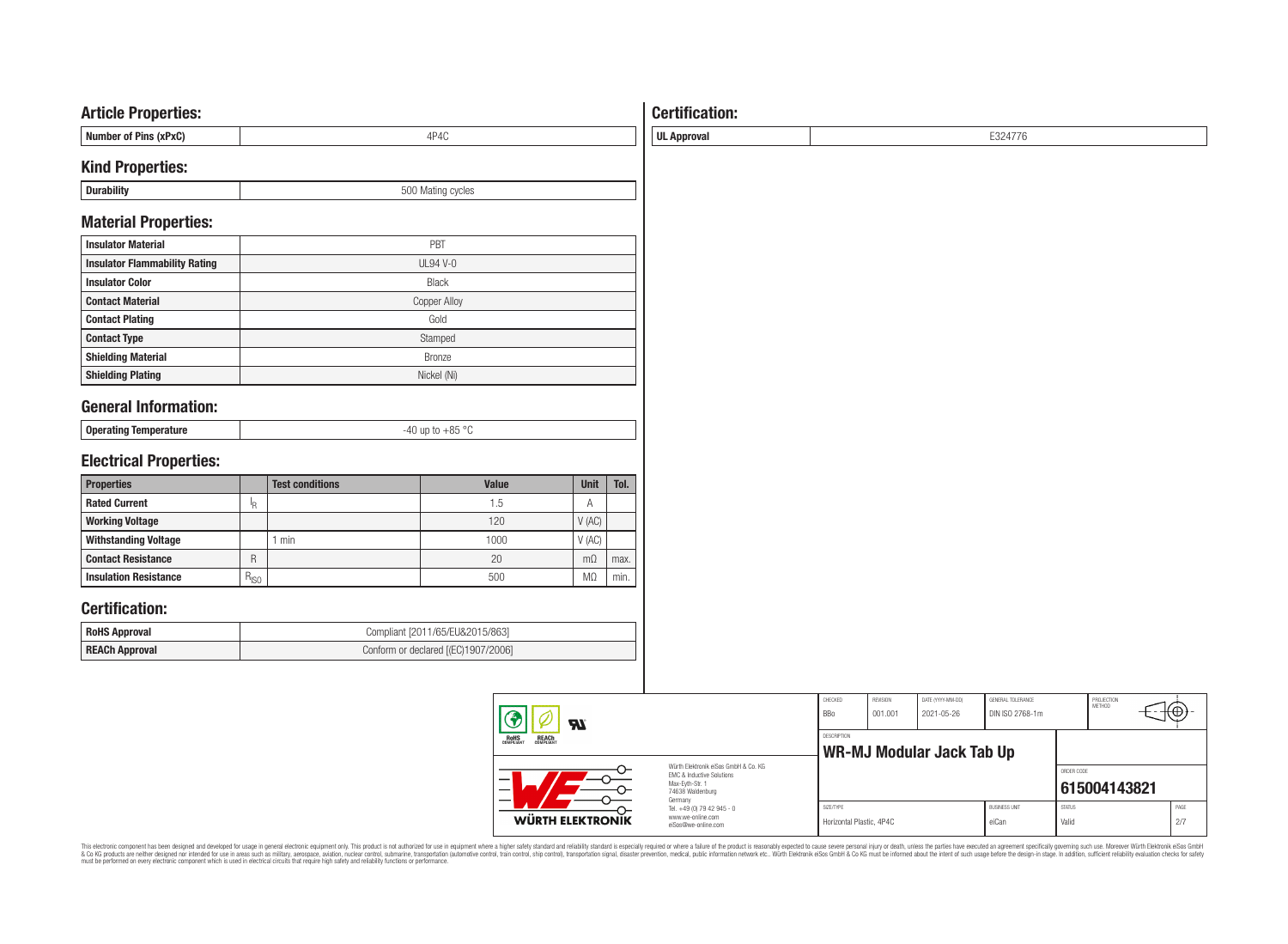



Horizontal Plastic, 4P4C eiCan Valid 3/7

NB: Actual packaging may slightly differ from datasheet

| $L_{\text{TRA}}$ (mm) | $L1$ <sub>TRA</sub> (mm) | $\overline{M}$<br>$\mathsf{I}\mathsf{W}_{\mathsf{TRA}}$ (mm) | 1111<br>$W1$ <sub>TRA</sub> (mm) | $W2_{TRA}$ (mm) | $H_{\text{TRA}}$ (mm) | Packaging<br>Unit | Material       |
|-----------------------|--------------------------|--------------------------------------------------------------|----------------------------------|-----------------|-----------------------|-------------------|----------------|
| I typ.                | tvo                      | tvo                                                          | I TVD                            | typ             | tvd                   | DCS.              |                |
| 200                   | $\overline{ }$<br>1 I J  | 276                                                          | 220.5                            | 24.5            |                       | 1130              | <b>Plastic</b> |

eiSos@we-online.com This electronic component has been designed and developed for usage in general electronic equipment only. This product is not authorized for use in equipment where a higher safely standard and reliability standard si espec & Ook product a label and the membed of the seasuch as marked and as which such a membed and the such assume that income in the seasuch and the simulation and the such assume that include to the such a membed and the such

**LP** 

**WÜRTH ELEKTRONIK** 

RoHS

REACh

Würth Elektronik eiSos GmbH & Co. KG EMC & Inductive Solutions Max-Eyth-Str. 1 74638 Waldenburg Germany Tel. +49 (0) 79 42 945 - 0 www.we-online.com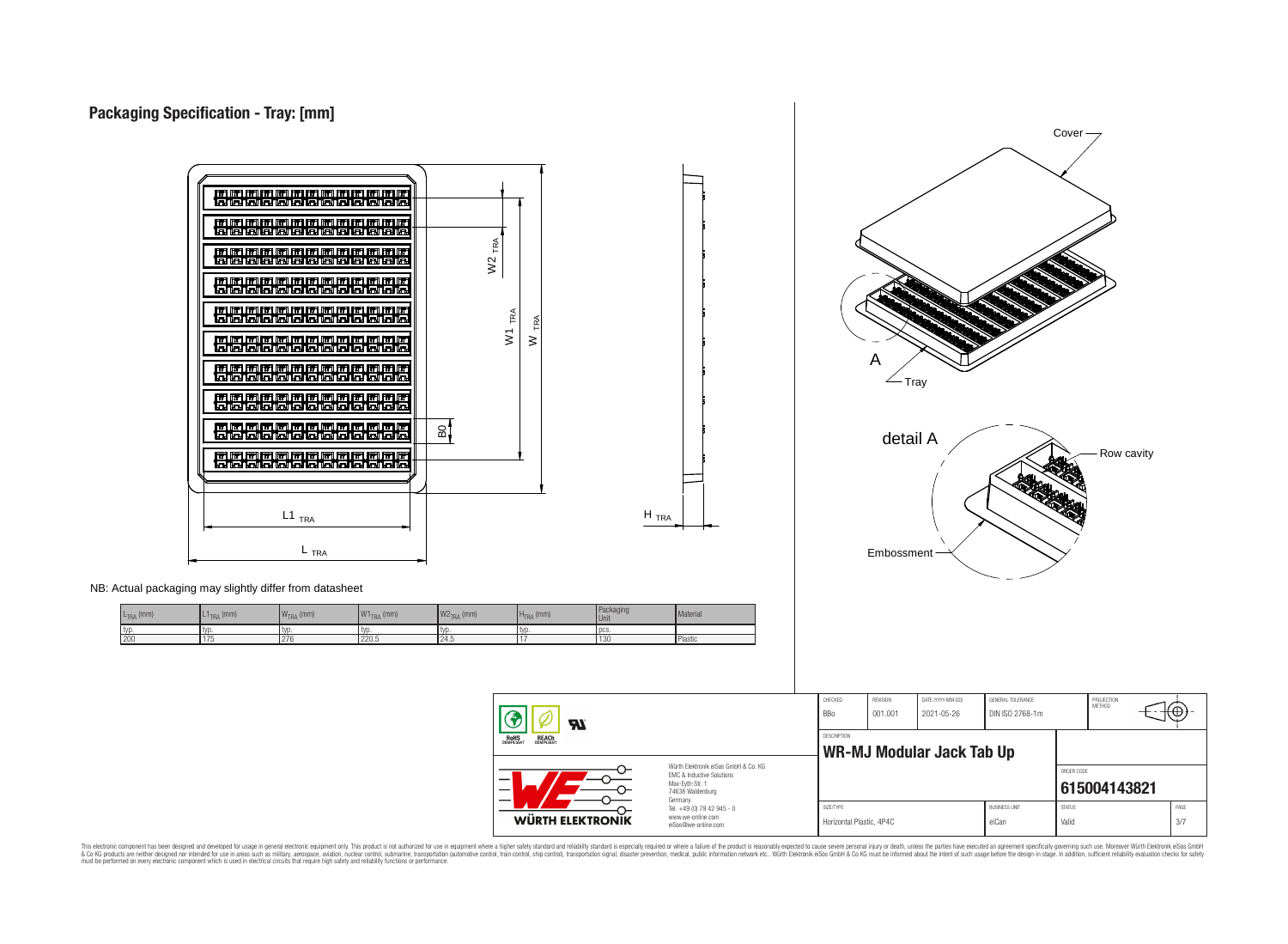

NB: Actual packaging may slightly differ from datasheet

| $Lc$ (mm) | M<br>$\cdot$ (mm)<br><b>VVC</b> | 、(mm)  | INo. of<br>I tra | aunayiii<br>l Unit | Material |
|-----------|---------------------------------|--------|------------------|--------------------|----------|
| I typ     |                                 | ' IVI. | l tra            | 1 UUS              |          |
| 56        | 420                             | 260    | эc               | 7280               | Paper    |

| $\boldsymbol{H}$                                                                                                                                                       |                                                                                   | CHECKED<br><b>BBo</b>                           | REVISION<br>001.001 | DATE (YYYY-MM-DD)<br>2021-05-26 | GENERAL TOLERANCE<br>DIN ISO 2768-1m |                        | PROJECTION<br><b>METHOD</b> | tΦ          |
|------------------------------------------------------------------------------------------------------------------------------------------------------------------------|-----------------------------------------------------------------------------------|-------------------------------------------------|---------------------|---------------------------------|--------------------------------------|------------------------|-----------------------------|-------------|
| <b>ROHS</b><br>COMPLIANT<br><b>REACH</b><br>COMPLIANT<br>Würth Flektronik eiSos GmbH & Co. KG<br>EMC & Inductive Solutions<br>—<br>Max-Eyth-Str. 1<br>74638 Waldenburg |                                                                                   | <b>DESCRIPTION</b><br>WR-MJ Modular Jack Tab Up |                     |                                 |                                      |                        |                             |             |
|                                                                                                                                                                        |                                                                                   |                                                 |                     |                                 |                                      | ORDER CODE             | 615004143821                |             |
| WÜRTH ELEKTRONIK                                                                                                                                                       | Germany<br>Tel. +49 (0) 79 42 945 - 0<br>www.we-online.com<br>eiSos@we-online.com | SIZE/TYPE<br>Horizontal Plastic, 4P4C           |                     |                                 | <b>BUSINESS UNIT</b><br>eiCan        | <b>STATUS</b><br>Valid |                             | PAGE<br>4/7 |

This electronic component has been designed and developed for usage in general electronic equipment only. This product is not authorized for subserved requipment where a higher selection equipment where a higher selection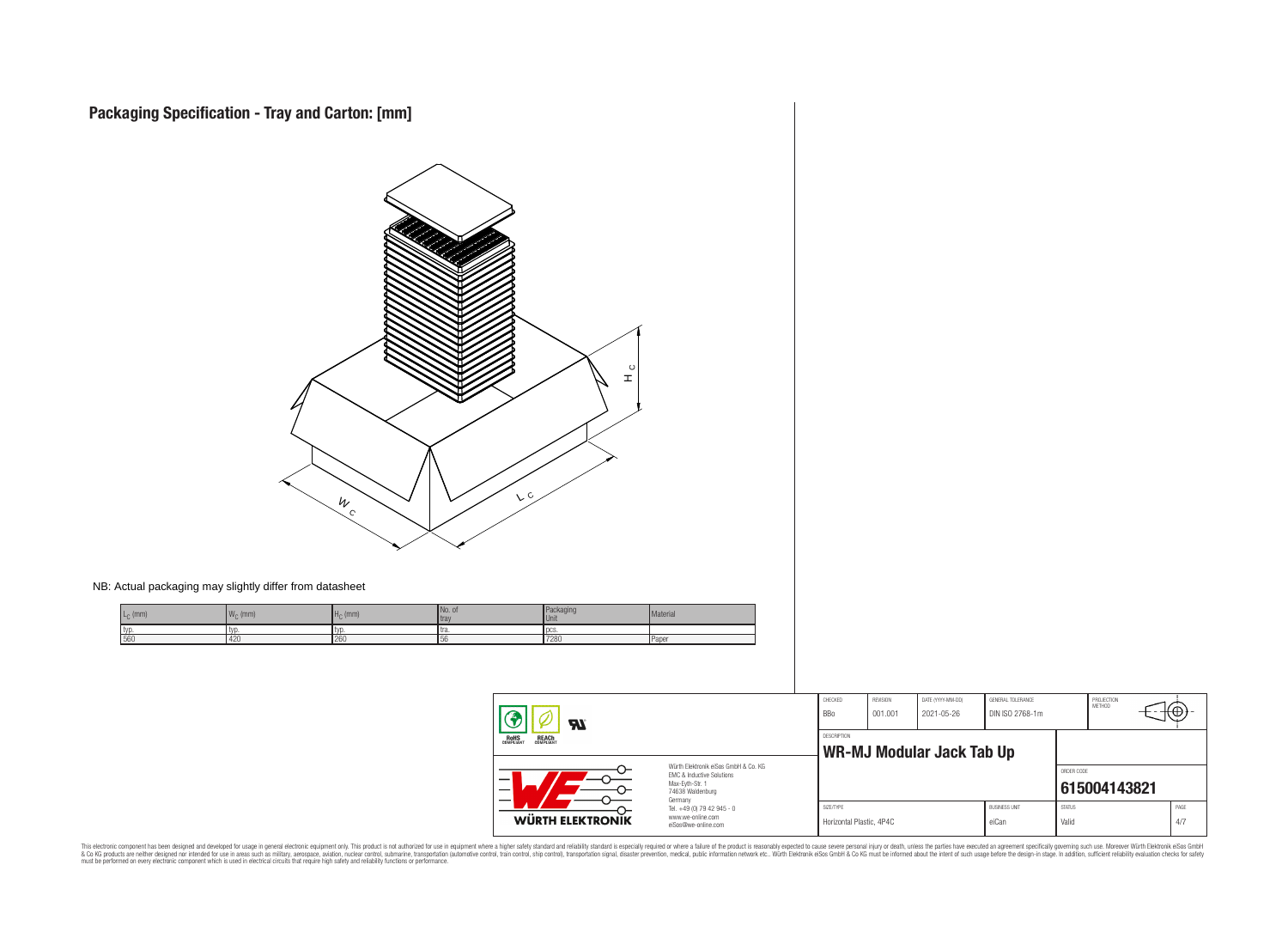## **Classification Wave Soldering Profile:**



# **Classification Wave Soldering Profile:**

| <b>Profile Feature</b>                                               |                                         | <b>Pb-Free Assembly</b>                     | <b>Sn-Pb Assembly</b>                       |  |
|----------------------------------------------------------------------|-----------------------------------------|---------------------------------------------|---------------------------------------------|--|
| <b>Preheat Temperature Min</b>                                       | $\mathsf{I}_{\mathrm{s}\,\textsf{min}}$ | 100 °C                                      | 100 °C                                      |  |
| <b>Preheat Temperature Typical</b>                                   | s typical                               | 120 °C                                      | 120 °C                                      |  |
| <b>Preheat Temperature Max</b>                                       | s max                                   | 130 °C<br>130 °C                            |                                             |  |
| Preheat Time $t_s$ from $T_s$ <sub>min</sub> to $T_s$ <sub>max</sub> | $t_{\rm s}$                             | 70 seconds                                  | 70 seconds                                  |  |
| Ramp-up Rate                                                         | ΔΤ                                      | 150 $\degree$ C max.                        | 150 $\degree$ C max.                        |  |
| <b>Peak Temperature</b>                                              | $T_{\mathsf{D}}$                        | $250 °C - 260 °C$                           | $235 °C - 260 °C$                           |  |
| Time of actual peak temperature                                      | $t_{p}$                                 | max. 10 seconds<br>max. 5 seconds each wave | max. 10 seconds<br>max. 5 seconds each wave |  |
| Ramp-down Rate, Min                                                  |                                         | $\sim$ 2 K/ second                          | $\sim$ 2 K/ second                          |  |
| Ramp-down Rate, Typical                                              |                                         | $\sim$ 3.5 K/ second                        | $\sim$ 3.5 K/ second                        |  |
| Ramp-down Rate, Max                                                  |                                         | $\sim$ 5 K/ second                          | $\sim$ 5 K/ second                          |  |
| Time 25 $^{\circ}$ C to 25 $^{\circ}$ C                              |                                         | 4 minutes                                   | 4 minutes                                   |  |

refer to EN61760-1:2006

| Яľ                                             |                                                                                                                     | CHECKED<br><b>BBo</b>                    | REVISION<br>001.001 | DATE (YYYY-MM-DD)<br>2021-05-26 | GENERAL TOLERANCE<br>DIN ISO 2768-1m |                        | PROJECTION<br><b>METHOD</b> |              |
|------------------------------------------------|---------------------------------------------------------------------------------------------------------------------|------------------------------------------|---------------------|---------------------------------|--------------------------------------|------------------------|-----------------------------|--------------|
| ROHS<br>COMPLIANT<br><b>REACH</b><br>COMPLIANT |                                                                                                                     | DESCRIPTION<br>WR-MJ Modular Jack Tab Up |                     |                                 |                                      |                        |                             |              |
|                                                | Würth Flektronik eiSos GmbH & Co. KG<br>FMC & Inductive Solutions<br>Max-Eyth-Str. 1<br>74638 Waldenburg<br>Germany |                                          |                     |                                 |                                      | ORDER CODE             | 615004143821                |              |
| <b>WÜRTH ELEKTRONIK</b>                        | Tel. +49 (0) 79 42 945 - 0<br>www.we-online.com<br>eiSos@we-online.com                                              | SIZE/TYPE<br>Horizontal Plastic, 4P4C    |                     |                                 | <b>BUSINESS UNIT</b><br>eiCan        | <b>STATUS</b><br>Valid |                             | PAGE<br>-5/7 |

This electronic component has been designed and developed for usage in general electronic equipment only. This product is not authorized for subserved requipment where a higher selection equipment where a higher selection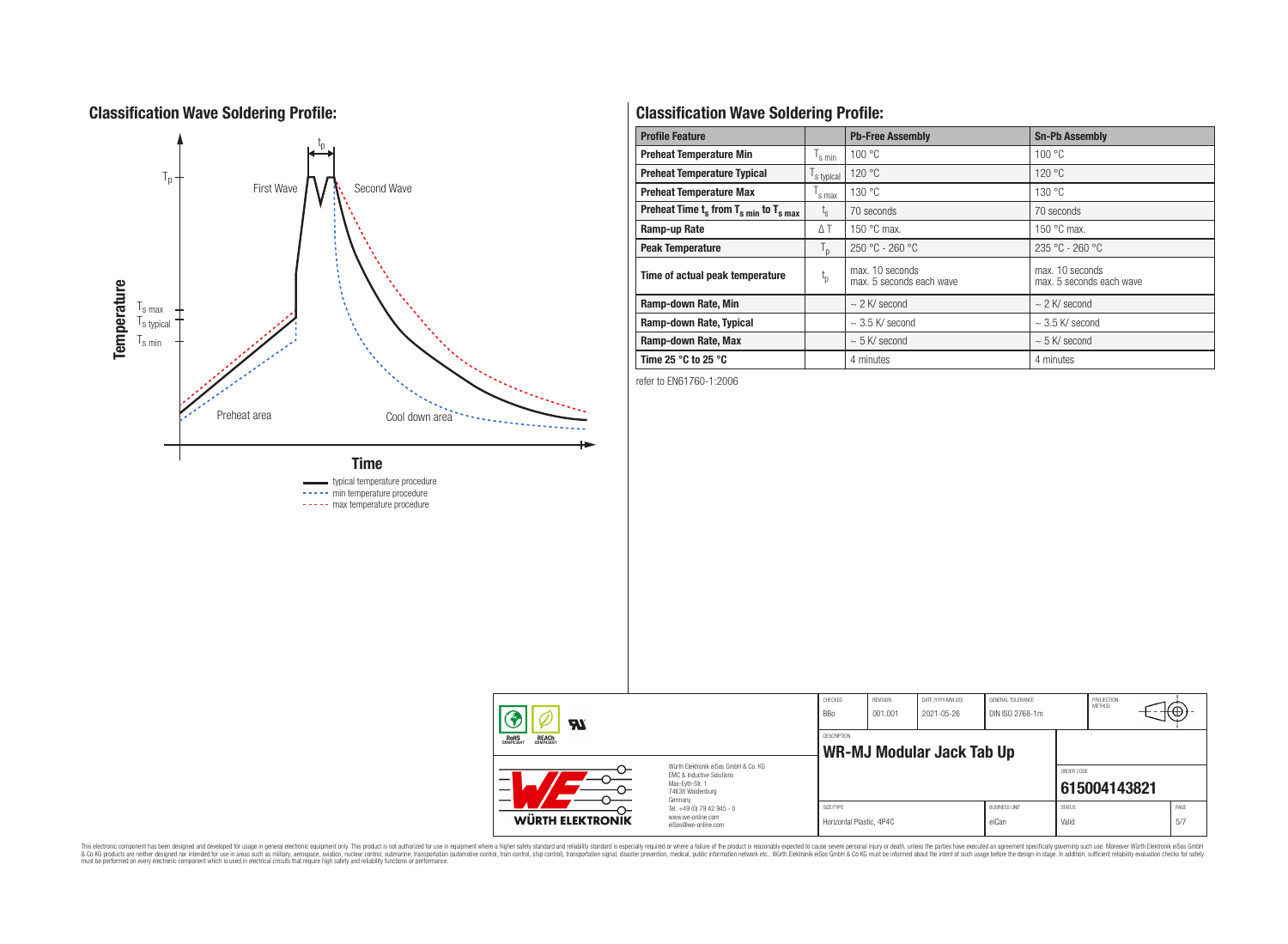## **Cautions and Warnings:**

### **The following conditions apply to all goods within the product series of the Connectors of Würth Elektronik eiSos GmbH & Co. KG:**

#### **General:**

- This mechanical component is designed and manufactured for use in general electronic equipment.
- Würth Elektronik must be asked for written approval (following the PPAP procedure) before incorporating the components into any equipment in fields such as military, aerospace, aviation, nuclear control, submarine, transportation (automotive control, train control, ship control), transportation signal, disaster prevention, medical, public information network, etc. where higher safety and reliability are especially required and/or if there is the possibility of direct damage or human injury.
- Mechanical components that will be used in safety-critical or high-reliability applications, should be pre-evaluated by the customer.
- The mechanical component is designed and manufactured to be used within the datasheet specified values. If the usage and operation conditions specified in the datasheet are not met, the component may be damaged or dissolved.
- Do not drop or impact the components, the component may be damaged.
- Prevent any damage or scratches on the component, especially on the actuator.
- Direct mechanical impact to the product shall be prevented (e.g overlapping of the PCB's).
- Würth Elektronik products are qualified according to international standards, which are listed in each product reliability report. Würth Elektronik does not warrant any customer qualified product characteristics beyond Würth Elektroniks' specifications, for its validity and sustainability over time.
- The responsibility for the applicability of the customer specific products and use in a particular customer design is always within the authority of the customer. All technical specifications for standard products do also apply to customer specific products.
- The mechanical component is designed to be used along with Würth Elektronik counterparts and tools. Würth Elektronik cannot ensure the reliability of these components while being used with other products.

### **Product Specific:**

#### **Soldering:**

- The solder profile must comply with the technical product specifications. All other profiles will void the warranty.
- All other soldering methods are at the customers' own risk.

#### **Cleaning and Washing:**

- Washing agents used during the production to clean the customer application might damage or change the characteristics of the component, body, pins and termination. Washing agents may have a negative effect on the long-term functionality of the product.
- Using a brush during the cleaning process may deform function relevant areas. Therefore, we do not recommend using a brush during the PCB cleaning process.

#### **Potting and Coating:**

• If the product is potted in the customer application, the potting material might shrink or expand during and after hardening. Shrinking could lead to an incomplete seal, allowing contaminants into the components. Expansion could damage the components. We recommend a manual inspection after potting or coating to avoid these effects.

#### **Storage Conditions:**

- A storage of Würth Elektronik products for longer than 12 months is not recommended. Within other effects, the terminals may suffer degradation, resulting in bad solderability. Therefore, all products shall be used within the period of 12 months based on the day of shipment.
- Do not expose the components to direct sunlight.
- The storage conditions in the original packaging are defined according to DIN EN 61760-2.
- The storage conditions stated in the original packaging apply to the storage time and not to the transportation time of the components.

#### **Packaging:**

• The packaging specifications apply only to purchase orders comprising whole packaging units. If the ordered quantity exceeds or is lower than the specified packaging unit, packaging in accordance with the packaging specifications cannot be ensured.

#### **Handling:**

- Do not repeatedly operate the component with excessive force. It may damage or deform the component resulting in malfunction.
- In the case a product requires particular handling precautions, in addition to the general recommendations mentioned here before, these will appear on the product datasheet
- The temperature rise of the component must be taken into consideration. The operating temperature is comprised of ambient temperature and temperature rise of the component.The operating temperature of the component shall not exceed the maximum temperature specified.

These cautions and warnings comply with the state of the scientific and technical knowledge and are believed to be accurate and reliable. However, no responsibility is assumed for inaccuracies or incompleteness.

| $\boldsymbol{H}$<br>ROHS<br>COMPLIANT<br><b>REACH</b><br>COMPLIANT |                                                                                                                                                                                               | CHECKED<br><b>BBo</b>                                  | REVISION<br>001.001 | DATE (YYYY-MM-DD)<br>2021-05-26 | GENERAL TOLERANCE<br>DIN ISO 2768-1m |                            | PROJECTION<br>METHOD |  | ι₩          |
|--------------------------------------------------------------------|-----------------------------------------------------------------------------------------------------------------------------------------------------------------------------------------------|--------------------------------------------------------|---------------------|---------------------------------|--------------------------------------|----------------------------|----------------------|--|-------------|
|                                                                    |                                                                                                                                                                                               | <b>DESCRIPTION</b><br><b>WR-MJ Modular Jack Tab Up</b> |                     |                                 |                                      |                            |                      |  |             |
| $\overline{\phantom{0}}$                                           | Würth Elektronik eiSos GmbH & Co. KG<br>EMC & Inductive Solutions<br>Max-Eyth-Str. 1<br>74638 Waldenburg<br>Germany<br>Tel. +49 (0) 79 42 945 - 0<br>www.we-online.com<br>eiSos@we-online.com |                                                        |                     |                                 |                                      | ORDER CODE<br>615004143821 |                      |  |             |
| <b>WÜRTH ELEKTRONIK</b>                                            |                                                                                                                                                                                               | SIZE/TYPE<br>Horizontal Plastic, 4P4C                  |                     |                                 | <b>BUSINESS UNIT</b><br>eiCan        | <b>STATUS</b><br>Valid     |                      |  | PAGE<br>6/7 |

This electronic component has been designed and developed for usage in general electronic equipment only. This product is not authorized for use in equipment where a higher safety standard and reliability standard si espec & Ook product a label and the membed of the seasuch as marked and as which such a membed and the such assume that income in the seasuch and the simulation and the such assume that include to the such a membed and the such